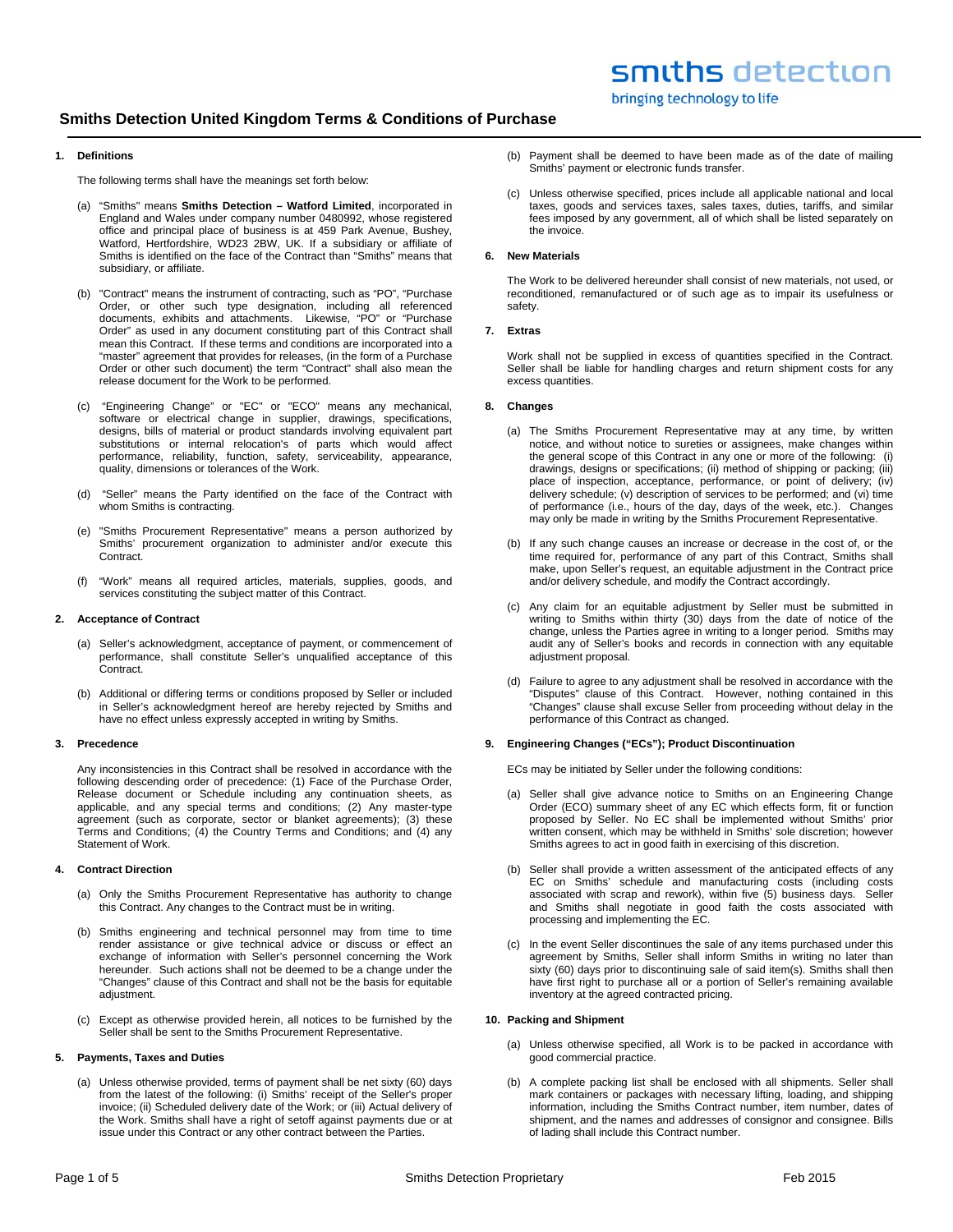- (c) Unless otherwise specified on the face of this Contract, delivery shall be effected DDP to Smiths nominated place of business (Incoterms 2010) in the quantities and on the dates set out in the Contract. Where the quantities and/or delivery schedules are not specified in the Contract, the Seller shall deliver the Works in such quantities and times as Smiths may direct in subsequent written correspondence.
- (d) Unless otherwise agreed in writing with the Smiths Procurement Representative, deliveries shall only be accepted by Smiths in normal business hours.
- (e) Where Smiths agrees in writing to accept delivery by instalments the Contract shall be construed as a single contract in respect of each instalment. Nevertheless failure by the Seller to deliver any one instalment shall entitle Smiths at its option to treat the whole Contract as repudiated.

#### **11. Inspection and Acceptance**

- (a) Notwithstanding (i) payment; (ii) passage of title; (iii) prior inspection or test, or (iv) execution of an acceptance document, Smiths and its customer may inspect all Work prior to acceptance or rejection at reasonable times and places, including, when practicable, during manufacture and before shipment. Seller shall provide all information, facilities, and assistance necessary for safe and convenient inspection without additional charge.
- (b) No such inspection shall relieve Seller of its obligations to furnish all Work in accordance with the requirements of this Contract. Smiths' final inspection and acceptance shall be at destination unless otherwise designated by Smiths.
- (c) Seller shall provide and maintain a test and inspection system acceptable to Smiths and its customers, if required.
- (d) If Seller delivers non-conforming Work, Smiths may, at its sole option: (i) accept all or part of such Work at an equitable price reduction; (ii) reject such Work and require the Seller to repair or replace the non-conforming Work at the Seller's sole cost and expense; (iii) refuse to accept any further deliveries of Work or any part thereof without any liability to the Seller; and/or (iv) make, or have a third party make all repairs, modifications, or replacements necessary to enable such Work to comply in all respects with Contract requirements. Seller shall be liable to Smiths for any cost Smiths incurred to ensure such compliance.
- (e) If Smiths chooses to reject the Work, the Work will be returned at Seller's cost and all transport costs will be debited to Seller.
- (f) Seller shall not re-tender rejected Work without disclosing the corrective action taken.

# **12. Transfer of Title and Risk of Loss**

- (a) Title to and property in the Works shall pass to Smiths upon delivery provided that Smiths may decline to accept ownership of Works delivered or provided earlier than the agreed delivery dates.
- (b) All risk in the Works shall be with the Seller until ownership has passed and the Seller will insure the Works and indemnify Smiths in respect of any claim relating thereto up to the time of passing of ownership.

#### **13. Warranty**

Seller warrants that all Work furnished pursuant to this Contract shall strictly conform to applicable specifications, drawings, samples, and descriptions, and other requirements of this Contract and be free from defects in design, material and workmanship. Seller further warrants and implies that the Work performed hereunder is of satisfactory quality, merchantable and fit in all respects for the purpose for which they are intended to be used by Smiths. The warranty shall begin upon final acceptance and extend for a period of (i) the manufacturer's warranty period or one (1) year, whichever is longer. If any non-conformity of the Work appears within that time, Seller, at Smiths' option, shall promptly repair, replace, or re-perform the Work and hold Smiths harmless from any loss, damage or expense that Smiths may suffer from the breach of this warranty. Transportation of replacement Work and return of non-conforming Work and repeat performance of Work shall be at Seller's expense. If repair or replacement or re-performance of Work is not timely, Smiths may elect to return the non-conforming Work or repair or replace Work or re-procure the Work at Seller's expense. All warranties shall run to the benefit of Smiths and its customers. At all times during the performance

of this Contract, Smiths shall have the right to inspect Work performed by Seller.

bringing technology to life

#### **14. Quality Control System**

- (a) Seller shall provide and maintain a quality control system in accordance with ISO 9001:2008 or an equivalent industry recognized quality standard approved by Smiths and in compliance with any other specific quality requirements identified in this Contract.
- (b) Records of all quality control inspection work by Seller shall be kept complete and available to Smiths and its customers.

### **15. Furnished Property**

- (a) Smiths may provide to Seller property owned by either Smiths or its customer (Furnished Property), which may include, but not be limited to tooling, dies, patterns, samples or other equipment. Furnished Property shall be used only for the performance of this Contract.
- (b) Title to Furnished Property shall at all times remain with Smiths or its customer. Seller shall clearly mark (if not so marked) all Furnished Property to show its ownership and store the Furnished Property separately from its own inventory.
- (c) Except for reasonable wear and tear, Seller shall be responsible for, indemnify Smiths, and promptly notify Smiths of any loss or damage to the Furnished Property. Without additional charge, Seller shall manage, maintain, and preserve Furnished Property in accordance with good commercial practice.
- (d) At Smiths' request, and/or upon completion of this Contract the Seller shall submit, in an acceptable form, inventory lists of Furnished Property and shall deliver or make such other disposal as may be directed by Smiths.
- (e) Material made in accordance with Smiths' specifications and drawings shall not be furnished or quoted to any other person or concern without Smiths' written consent.
- (f) The Seller shall immediately relinquish possession of any Furnished Property on demand in writing from Smiths.

## **16. Timely Performance**

- (a) Seller's timely performance is a fundamental term of this Contract. Time of Seller's performance is of the essence.
- (b) Unless advance shipment has been authorized in writing by Smiths, Smiths may store at Seller's expense, or return, shipping charges collect, all Work received in advance of the scheduled delivery date.
- (c) If Seller becomes aware of difficulty in performing the Work, Seller shall timely notify Smiths, in writing, giving pertinent details. This notification shall not change any delivery schedule.
- (d) In the event of a termination for convenience or change, no claim will be allowed for any manufacture or procurement in advance of Seller's normal flow time unless there has been prior written consent by Smiths.

#### **17. Stop Work Order**

- (a) Seller shall stop Work for up to ninety (90) days in accordance with the terms of any written notice received from Smiths, or for such longer period of time as the Parties may agree and shall take all reasonable steps to minimize the incurrence of costs allocable to the Work covered by this Contract during the period of Work stoppage.
- (b) Within such period, Smiths shall either terminate or continue the Work by written order to Seller. In the event of a continuation, an equitable adjustment in accordance with the principles of the "Changes" clause shall be made to the price, delivery schedule, or other provision affected by the Work stoppage, if applicable, provided that the claim for equitable adjustment is made within thirty (30) days after such continuation.

#### **18. Compliance with Laws and Code of Business Ethics**

- (a) Seller shall comply with all applicable laws, orders, rules, regulations and ordinances.
- (b) Smiths is committed to conducting its business ethically and lawfully.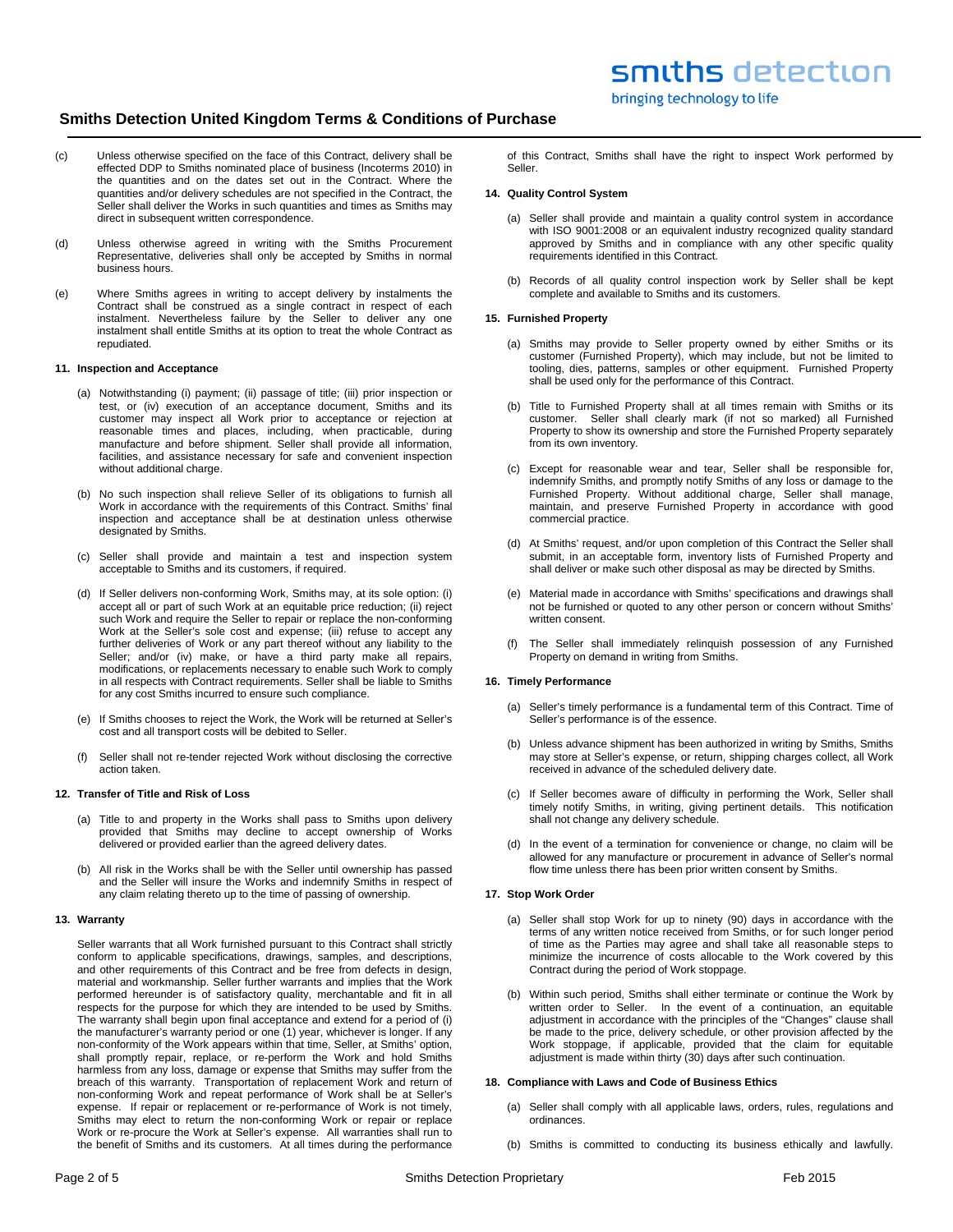Smiths expects that the Seller also will conduct its business ethically and lawfully. Smiths' Code of Business Ethics and Smiths' Supplier Code of Business Ethics establish minimum standards for ethical conduct. These Codes are available at http://www.smiths.com/responsibility-code-ofbusiness-ethics.aspx. By the acceptance of this Contract, Seller represents that it has not participated in any conduct in connection with this Contract that violates the Smiths Code of Business Ethics or, alternatively, equivalent business ethics and conduct standards of the Seller. If, at any time, Smiths determines that Seller is in violation of the applicable standards of business ethics, Smiths may cancel this Contract and any other contract with Seller upon written notice to Seller and Smiths shall have no further obligation to Seller. Smiths reserves the right to conduct enquiries and investigations into the Seller's conduct to satisfy itself that these minimum standards are being met.

(c) By submitting its written offer or accepting this Contract Seller certifies that to the best of its knowledge and belief, that Seller and/or any of its directors or officers are not presently debarred, suspended, proposed for debarment, or declared ineligible for the award of contracts by the Government. Seller shall provide immediate written notice to Smiths if at any time it learns that its certification was erroneous or has become erroneous by reason of changed circumstances.

## **19. No Gratuities / Kickbacks**

No gratuities (in the form of entertainment, gifts, or otherwise) or kickbacks shall be offered or given by Seller, to any employee of Smiths with a view toward securing favorable treatment as a supplier.

#### **20. Export / Import Control**

- (a) Seller agrees to comply with all applicable export and import control laws and regulations of Seller's country, the United Kingdom, Canada, the United States, and all other applicable export or import authorizations and their provisos. Without limiting the foregoing, Seller agrees that it will not transfer any export controlled item, data or services, to include transfer to foreign persons employed by or associated with, or under contract to Seller or Seller's lower-tier suppliers, without the authority of an Export License or applicable license exemption or exception.
- (b) Seller shall provide to Smiths all information necessary to support any export or import authorization requirements by Smiths for items ordered hereunder.
- (c) Seller shall indemnify Smiths for all liabilities, penalties, losses, damages, costs or expenses, including attorney fees that may be imposed on or incurred by Smiths in connection with any violations of such law and regulations by Seller.

# **21. Termination for Default**

- (a) Smiths, by written notice, may terminate this Contract for default, in whole or in part, if Seller fails to comply with any of the terms of this Contract, fails to make progress as to endanger performance of this Contract, or fails to provide adequate assurance of future performance. Seller shall have five (5) days (or such longer period as Smiths may authorise in writing) to remedy a breach after receipt of notice from Smiths, where such breach is deemed by Smiths to be capable of remedy. Default involving delivery schedule delays shall be deemed a material breach not capable of remedy.
- (b) Smiths shall not be liable for any Work not accepted; however, Smiths may require Seller to deliver to Smiths any supplies and materials, manufacturing materials, and manufacturing drawings that Seller has specifically produced or acquired for the terminated portion of this Contract. Smiths and Seller shall agree on the amount of payment for these other deliverables.
- (c) In the event of termination, in whole or in part, Smiths may acquire, under terms Smiths considers appropriate, supplies or services similar to those terminated, and the Seller will be liable to Smiths for any excess costs of those supplies or services, including any incidental costs Smiths incurs through re-procurement.
- (d) Seller shall continue all Work not terminated.
- (e) If after termination under paragraph (a), it is later determined that Seller was not in default, such termination shall be deemed a Termination for Convenience.

## **22. Termination for Convenience**

- (a) For specially performed Work: Smiths may terminate all or part of this Contract for its convenience by giving written notice to Seller. Smiths' only obligation shall be to pay Seller a percentage of the price reflecting the percentage of the Work performed prior to the notice of termination, plus reasonable charges that Seller can demonstrate to the satisfaction of Smiths, using generally accepted accounting principles, have resulted from the termination. Seller shall not be paid for any Work performed or costs incurred which reasonably could have been avoided. Smiths may audit any of Seller's books and records in connection with any termination claim.
- (b) In no event shall Smiths be liable for lost or anticipated profits, or unabsorbed indirect costs or overhead, or for any sum in excess of the total Contract price. Seller's termination claim shall be submitted within ninety (90) days from the effective date of the termination.
- (c) For other than specially performed Work: Smiths may terminate part or all of this Contract for its convenience by giving written notice to Seller and Smiths' only obligation to Seller shall be payment of a mutually agreedupon restocking or service charge.
- (d) In either case, Seller shall continue all Work not terminated.

#### **23. Termination for Insolvency**

- (a) Without prejudice to its other rights or remedies, Smiths may terminate this Contract (in whole or in part) with immediate effect by giving written notice to the Seller if: (i) the Seller stops or suspends its business or payment of its debts or is unable to pay its debts (within the meaning of section 123 of the Insolvency Act 1986) or otherwise becomes insolvent or (being a partnership) suffers bankruptcy orders being made against any one of its partners; (ii) an administrator, administrative receiver, receiver or manager, liquidator or other similar officer is appointed in respect of the Seller or a notice of intention to appoint an administrator in respect of the Seller is given; (iii) a winding up order or bankruptcy order is made against the Seller or the Seller passes a resolution or makes a determination for it to be wound up; (iv) a judgment, order or award made against the Seller is outstanding and not discharged within 10 days or any distress, execution, sequestration or similar process is levied on or commenced against any of the assets of the Seller and not lifted, withdrawn or discharged within 10 days; (v) any arrangement, compromise or composition of the Seller's debts is proposed or made by or with the Seller; (vi) any event occurs in relation to the Seller in any jurisdiction in which it is incorporated, resident or carries on business which is analogous to any of those stated in (i) to (v) above; or (vii) there is a change of control of the Seller, "control" having the meaning set out in section 1124 of the Corporation Tax Act 2010.
- (b) Where this Contract is terminated by Smiths pursuant to clause 23(a), Smiths exclusive liability to the Seller shall be to pay sums due under this Contract in respect of Work properly provided up to the date of termination.

#### **24. Limitation of Smiths Liability**

Smiths shall not be liable for any indirect damages including incidental, consequential, punitive, or exemplary damages, or for lost or anticipated revenue or profits.

#### **25. Insurance**

The Seller shall effect and maintain with a reputable insurance company a policy or policies of insurance covering all the matters which are the subject of indemnities under these Conditions. The Seller shall produce to the Smiths Procurement Representative, on request, copies of the relevant policy or policies or other evidence confirming the existence and extent of the cover given by those policies, together with receipts or other evidence of payment of the latest premiums due under those policies. The terms of any insurance or the amount of cover shall not relieve the Seller of any liabilities under this Contract. It shall be the responsibility of the Seller to determine the amount of insurance cover that will be adequate to enable the Supplier to satisfy its liabilities under this Contract.

#### **26. Indemnification**

(a) Seller shall indemnify and hold harmless Smiths, its officers, employees, and agents from any losses, costs, claims, causes of action, damages, liabilities, and expenses, including attorneys' fees, all expenses of litigation and/or settlement, and court costs, by reason of property damage, death or personal injury, or any loss to any person caused in whole or in part by the actions or omissions of Seller, its officers, employees, agents, suppliers, or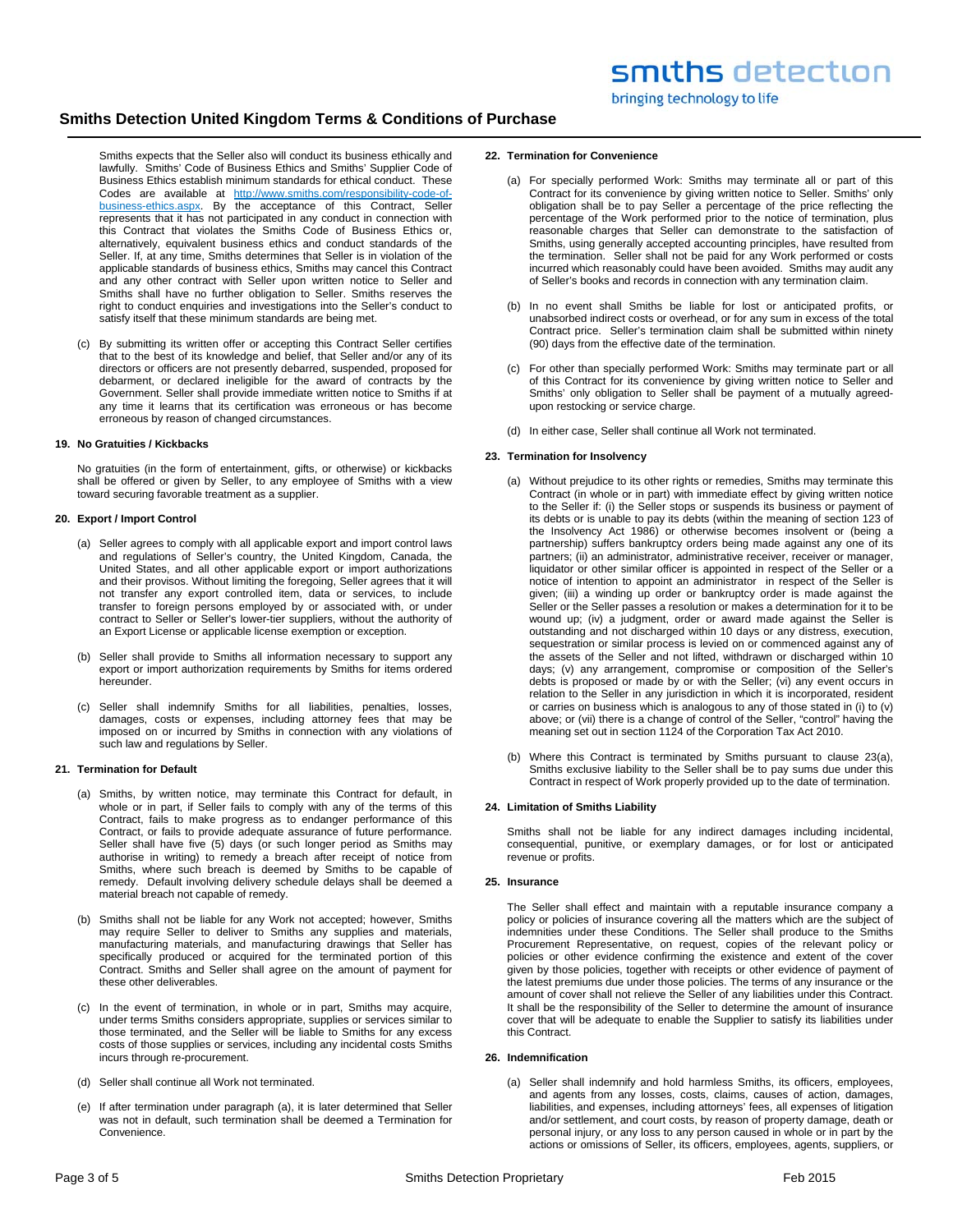# subcontractors.

- (b) Seller shall without limitation as to time indemnify and hold Smiths harmless from all claims which may be asserted against property covered hereunder, and from all claims from injury to persons or property arising out of or related to such property unless the same are caused solely and directly by Smiths' negligence.
- (c) Seller does hereby irrevocably indemnify and agree to defend any claim or litigation, or to pay or reimburse any judgment and all loss and expense costs (including reasonable attorney fees) incurred in connection with any claim or litigation which asserts or is based upon any alleged design or manufacturing defect, negligence, failure to warn, or breach of warranty related to Seller's product(s) (including parts and components thereof purchased by Seller from its suppliers), delivered to Smiths, or breach of, or non-compliance with, any provision of this Contract.
- (d) Seller warrants materials furnished pursuant to this Contract shall be free from asbestos containing materials.
- (e) Seller agrees to indemnify, save harmless and defend Smiths and its directors, officers, employees, agents, successors, affiliates and assigns from and against any and all liabilities, claims, losses, damages, fines, penalties, forfeitures, and the costs and expenses incident thereto (including costs of defence, settlement, and reasonable attorney's fees) which it or they may hereafter incur, become responsible for, or pay out as a result of, or arising out of, Seller's breach of any of its duties addressed in this clause. Seller shall include this clause in all subcontracts at any tier, involving the performance of this Contract.

## **27. Information of Smiths**

- (a) All information, including but not limited to technical and business information, provided by Smiths to Seller remains the property of Smiths. Seller agrees to comply with the terms of any Non-Disclosure Agreement in place with Smiths and to comply with all markings and restrictive legends designating the information as confidential or proprietary applied by Smiths to anything provided hereunder to Seller. **Seller agrees not to use any Smiths provided information for any purpose except to perform this Contract and agrees not to disclose such information to third parties without the prior written consent of Smiths.**
- (b) The Seller agrees to comply with all applicable security laws and regulations for the handling of classified information.

# **28. Information of Seller**

Seller shall not provide any proprietary information to Smiths without prior execution by Smiths of a Non-Disclosure Agreement, Confidentiality Agreement or equivalent document or amendment to this Contract providing for the same.

# **29. Release of Information**

Except as required by law, no public release of any information, or confirmation or denial of same, with respect to this Contract or the subject matter hereof, will be made by Seller without the prior written approval of Smiths.

# **30. Intellectual Property**

Subparagraph (a) is NOT applicable for commercial off-the-shelf purchases unless such off-the-shelf Work is modified or redesigned pursuant to this Contract.

(a) Seller agrees that Smiths shall be the owner of all inventions, technology, designs, works of authorship, mask works, technical information, computer software, business information and other information conceived, developed or otherwise generated in the performance of this Contract by or on behalf of Seller. Seller hereby assigns and agrees to assign all right, title, and interest in the foregoing to Smiths, including without limitation all copyrights, patent rights and other intellectual property rights therein and further agrees to execute, at Smiths' request and expense, all documentation necessary to perfect title therein in Smiths. Seller agrees that it will maintain and disclose to Smiths written records of, and otherwise provide Smiths with full access to, the subject matter covered by this clause and that all such subject matter will be deemed information of Smiths and subject to the protection provisions of the clause entitled "Information of Smiths". Seller agrees to

assist Smiths, at Smiths' request and expense, in every reasonable way, in obtaining, maintaining, and enforcing patent and other intellectual property protection on the subject matter covered by this clause. The Seller agrees and will procure that its sub-contractors agree to waive the exercise against Smiths of all moral rights under the Copyright, Designs and Patents Act 1988.

(b) Seller warrants that the Work performed and delivered under this Contract will not infringe or otherwise violate the intellectual property rights of any third party in the United Kingdom, Canada, the United States or any other country. Seller agrees to defend, indemnify and hold harmless Smiths and its customers from and against any claims, damages, losses, costs and expenses, including reasonable attorneys' fees, arising out of any action by a third party that is based upon a claim that the Work performed or delivered under this Contract infringes or otherwise violates the intellectual property rights of any person or entity. Smiths may be represented by and actively participate through its own counsel in any such legal proceedings if so desired by Smiths and the cost of such representation shall be borne by the Seller.

## **31. Right of Set-Off**

Smiths may (without limiting any other rights or remedies it may have) set off in part or in full any payments due to the Seller under this Contract against any amounts due from the Seller to Smiths under this Contract or any other Contract in place between the Seller and Smiths. Smiths reserves the right to withhold payment of any invoice in respect of (i) the suspension of any performance of any Work by the Seller or (ii) any Work which do not comply with the terms of this Contract.

# **32. Disputes**

- (a) In the event a dispute arises under or relates to this Contract, the parties shall diligently attempt to resolve the dispute within 30 days from the date either party gives written notice to the other of its intent to invoke this provision, during which period neither party may commence legal action to assert its rights against the other. In the event the parties do not resolve the dispute within the 30-day period referenced above, either party may institute legal action to pursue any right or remedy it may have against the other party. The parties hereby submit to the exclusive jurisdiction of the English courts; provided however, that Smiths shall be entitled at any time to seek injunctive or any other equitable relief upon any breach or threatened breach by Seller in any court of competent jurisdiction.
- (b) The Seller's obligation to provide the Work shall not be affected by the dispute resolution procedure set out in this clause.

# **33. Independent Contractor Relationship**

- (a) Seller is an independent contractor in all its operations and activities hereunder.
- (b) The employees used by Seller to perform Work under this Contract shall be Seller's employees exclusively without any relation whatsoever to Smiths. This Contract is not a contract of employment or contract of service with the Seller or any employee of the Seller. Accordingly the Supplier shall be fully responsible for and shall indemnify Smiths for and in respect of: (i) all matters relating to the engagement or employment of the Seller's personnel including terms of employment or engagement, benefits, health and safety, pay, income tax and National Insurance and Social Security contributions and any other liability, assessment or claim relating to taxation (other than VAT relating to the provision of the Work) arising from or made in connection with the performance by the Seller of its obligations under this **Contract**

# **34. Notices**

- (a) Except as otherwise expressly provided, any notice or other communication from any party (the "Sender") to the other party (the "Recipient") which is required to be served or given under this Contract (a "Notice") must be in writing and signed by or on behalf of the Sender, addressed for the attention of, in the case of Smiths, the Smiths Procurement Representative, or in the case of the Seller, the Managing Director (or such other representative notified in writing from time to time).
- (b) The Sender may either: (i) deliver the Notice by hand (retaining satisfactory proof of delivery); (ii) send the Notice by recorded delivery or registered post (retaining a receipt of posting); (iii) send the Notice by registered airmail if it is to be served by post outside the country from which it is sent